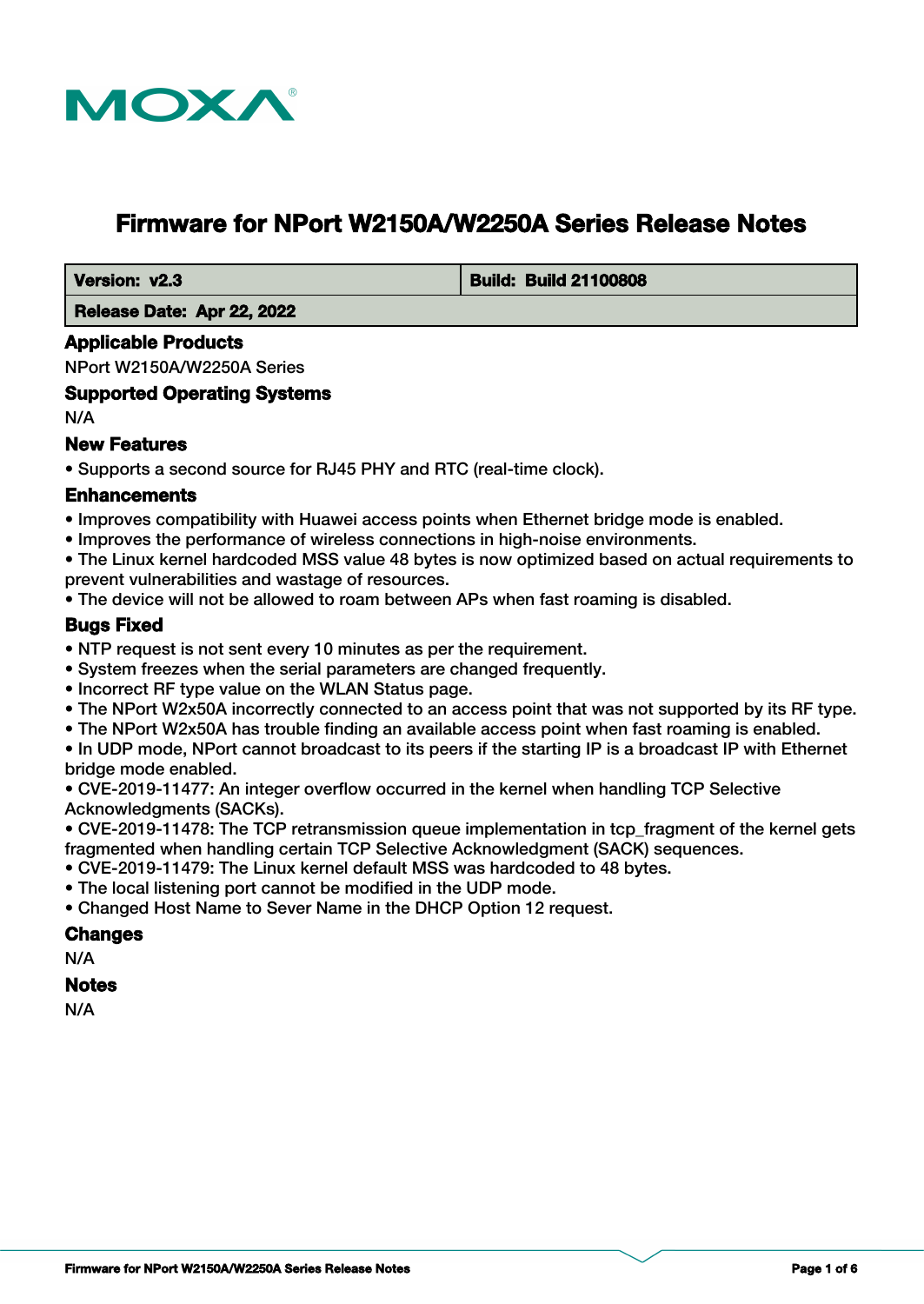

#### **Version: v2.2 Build: Build 18082311**

 **Release Date: Jan 15, 2019**

### **Applicable Products**

NPort W2150A, NPort W2150A-T, NPort W2250A, NPort W2250A-T

### **Supported Operating Systems**

N/A

# **New Features**

N/A

### **Enhancements**

- Improved the fast roaming algorithm.
- In Real COM and TCP server mode, connection will be reset when the connection number has already reached the "max connection number".
- Reduced TCP retransmission timeout based on "TCP alive check time".
- Prevents wireless connections from reconnecting frequently.
- Prevents XSS attacks on webpage.
- Prevents CSRF attacks on webpage.
- Prevents potential command injection on webpage.
- Enhanced client authentication on web login page.
- Removed the wording below the goahead logo.

### **Bugs Fixed**

- When fast roaming is enabled, NPort may roam to a non-selected channel.
- Goahead vulnerability(CVE-2017-17562), which caused the webpage to crash.
- Buffer overflow issue on TCP port 4900.

### **Changes**

N/A

### **Notes**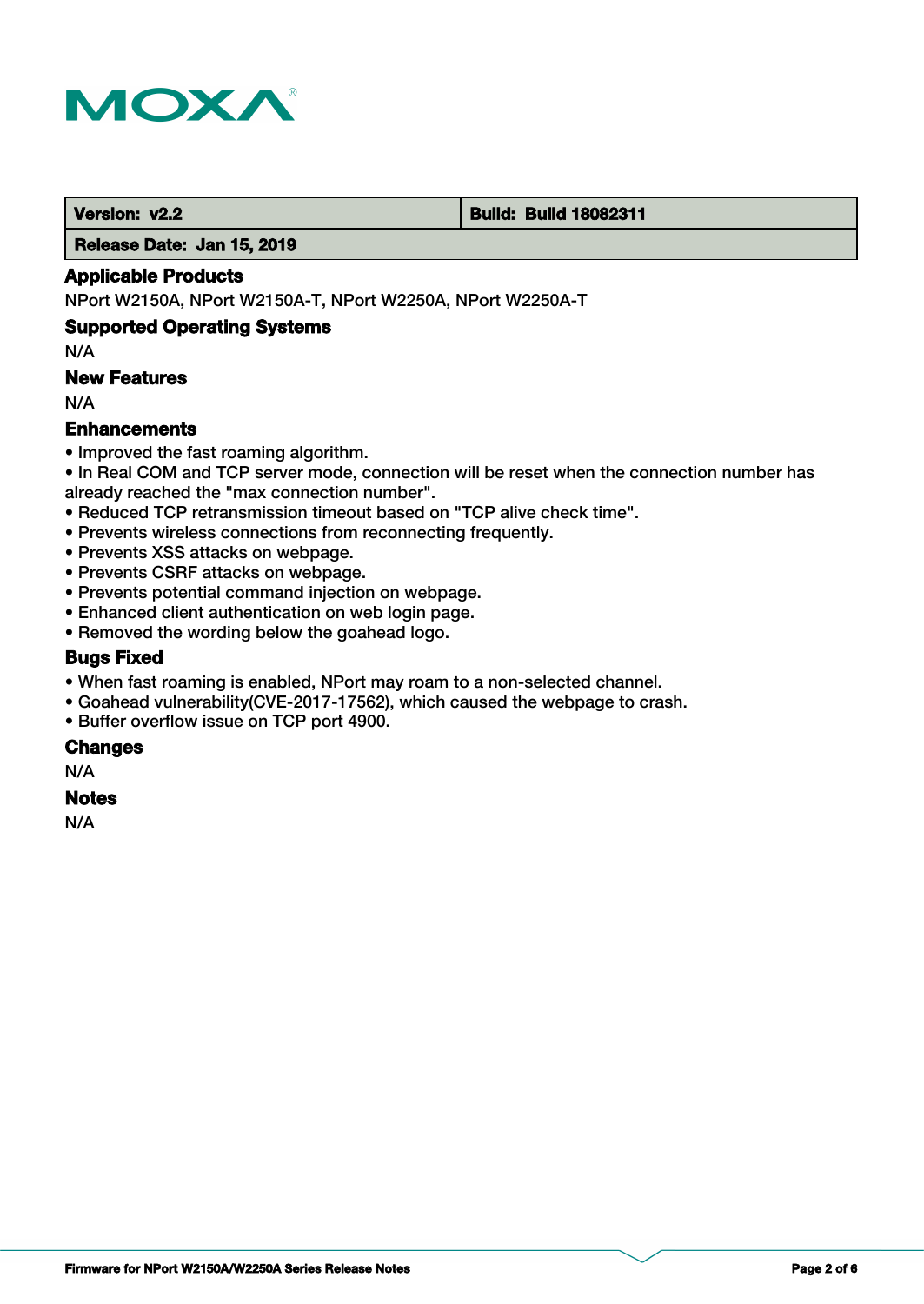

**Version: v2.1 Build: Build: Build 17112017** 

 **Release Date: N/A**

# **Applicable Products**

NPort W2150A, NPort W2150A-T, NPort W2250A, NPort W2250A-T

# **Supported Operating Systems**

N/A

**New Features**

N/A

# **Enhancements**

N/A

# **Bugs Fixed**

• WPA2 KRACK vulnerabilities which are associated with the following CVE identifiers: CVE-2017- 13077, CVE-2017-13078, CVE-2017-13079, CVE-2017-13080, CVE-2017-13081, CVE-2017-13082, CVE-2017-13084, CVE-2017-13086, CVE-2017-13087, and CVE-2017-13088.

• W2x50A can connect to some APs that are using 802.11n, but cannot launch a web or telnet console.

# **Changes**

N/A

# **Notes**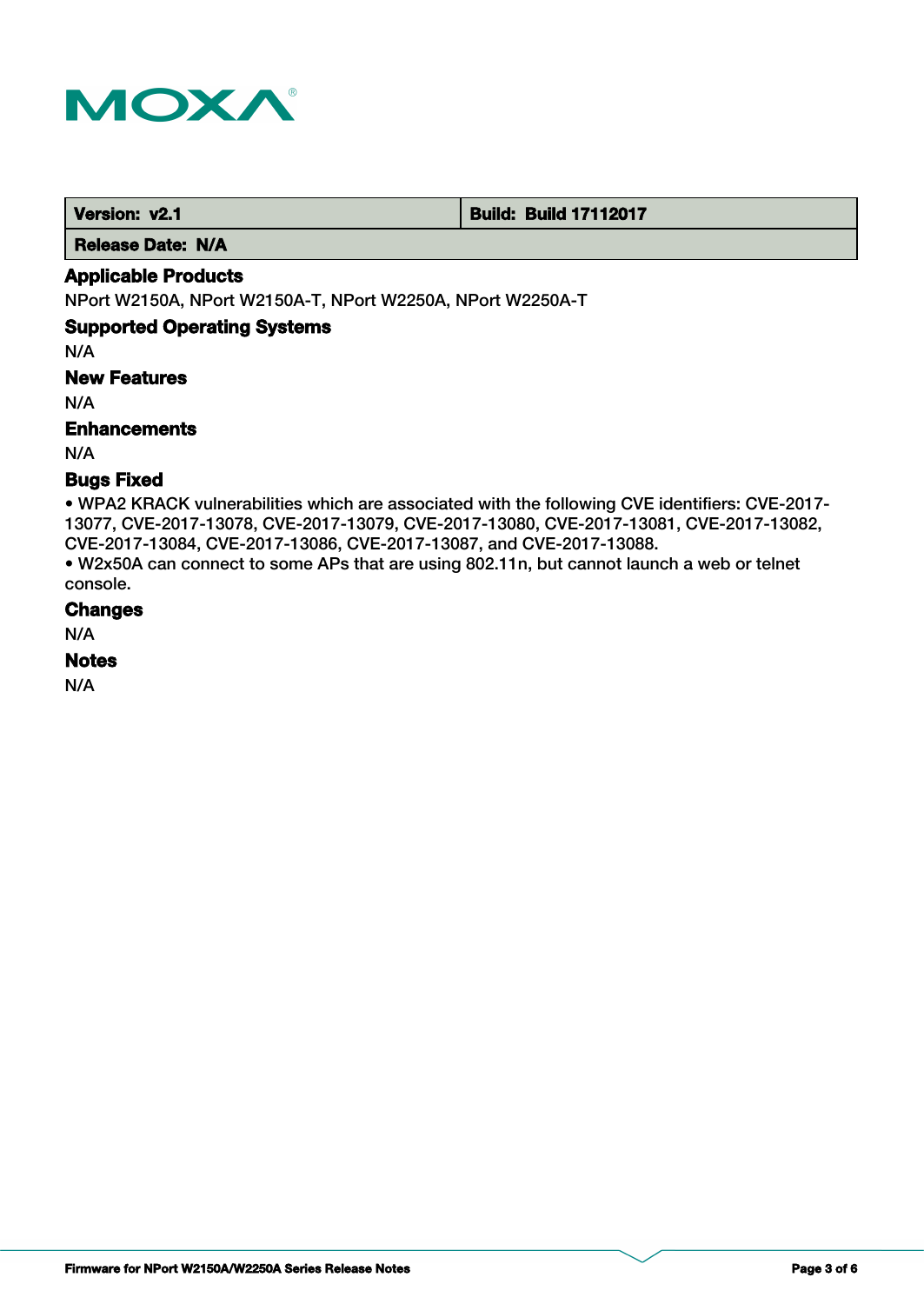

 **Version: v2.0 Build: Build: Build 17081115** 

 **Release Date: N/A**

# **Applicable Products**

NPort W2150A, NPort W2150A-T, NPort W2250A, NPort W2250A-T

# **Supported Operating Systems**

N/A

# **New Features**

• Modified firmware structure for security purposes; please upgrade to v1.11 before upgrading to v2.0.

# **Enhancements**

• Supports new architecture of NPort W2x50A firmware.

#### **Bugs Fixed**

N/A

### **Changes**

N/A

### **Notes**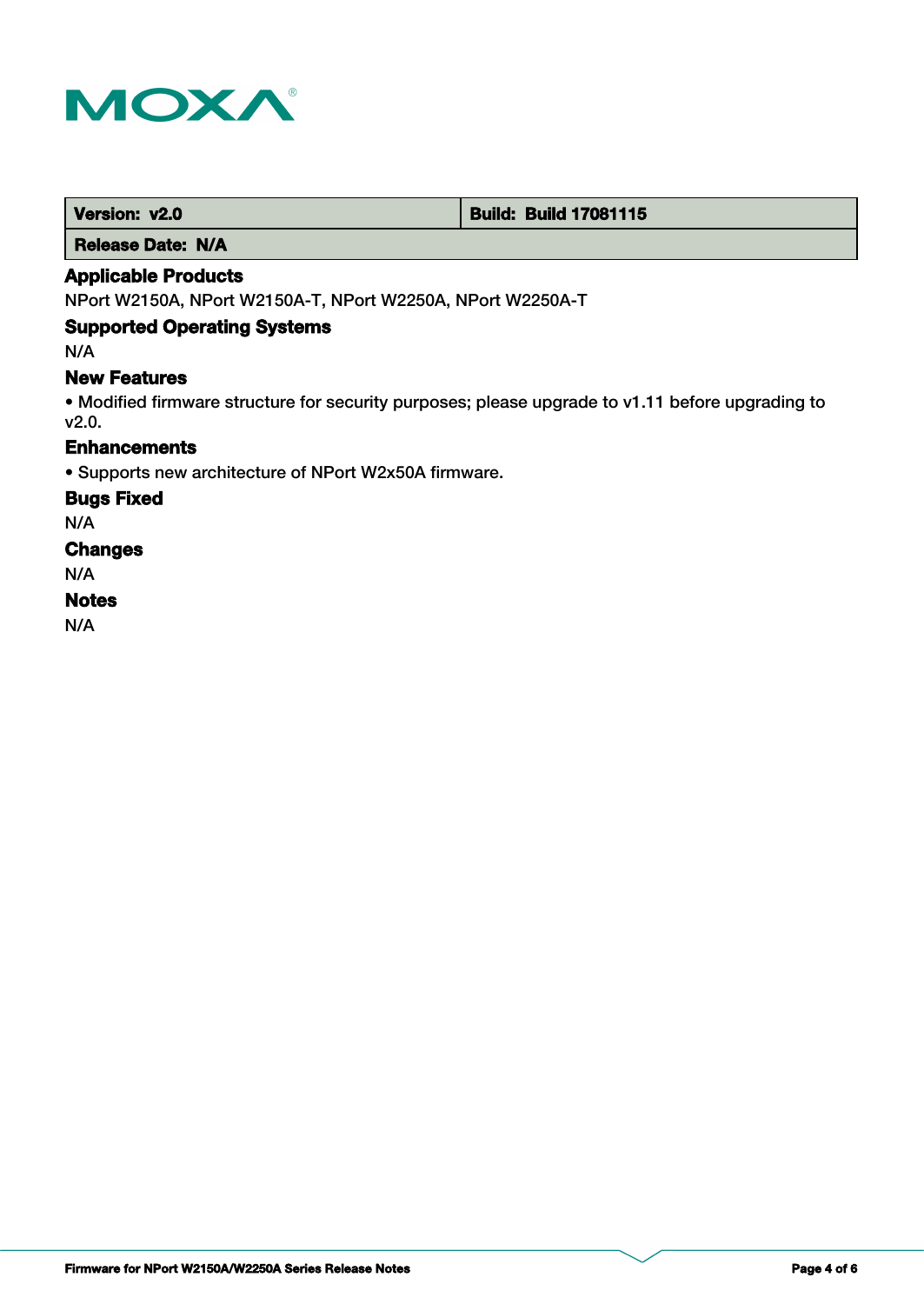

### **Version: v1.11 Version: v1.11 Build: Build: Build 17081115**

 **Release Date: N/A**

# **Applicable Products**

NPort W2150A, NPort W2150A-T, NPort W2250A, NPort W2250A-T

### **Supported Operating Systems**

N/A

# **New Features**

N/A

# **Enhancements**

- Supports accepting encrypted firmware for v2.0 and above.
- Added a default password.
- Improved the wireless stability when signal strength is low.
- Upgraded openssl to openssl-1.0.2k.
- Upgraded dropbear SSH to dropbear-2016.74.

# **Bugs Fixed**

• When fast roaming is enabled and the wireless signal is better than the roaming threshold for a long time, sometimes data may not be able to be sent out.

• WLAN could not pass RADIUS authentication when security is set to EAP-TLS.

• When bridge mode is enabled, NPort may not function properly after receiving PROFINET packets.

### **Changes**

N/A

# **Notes**